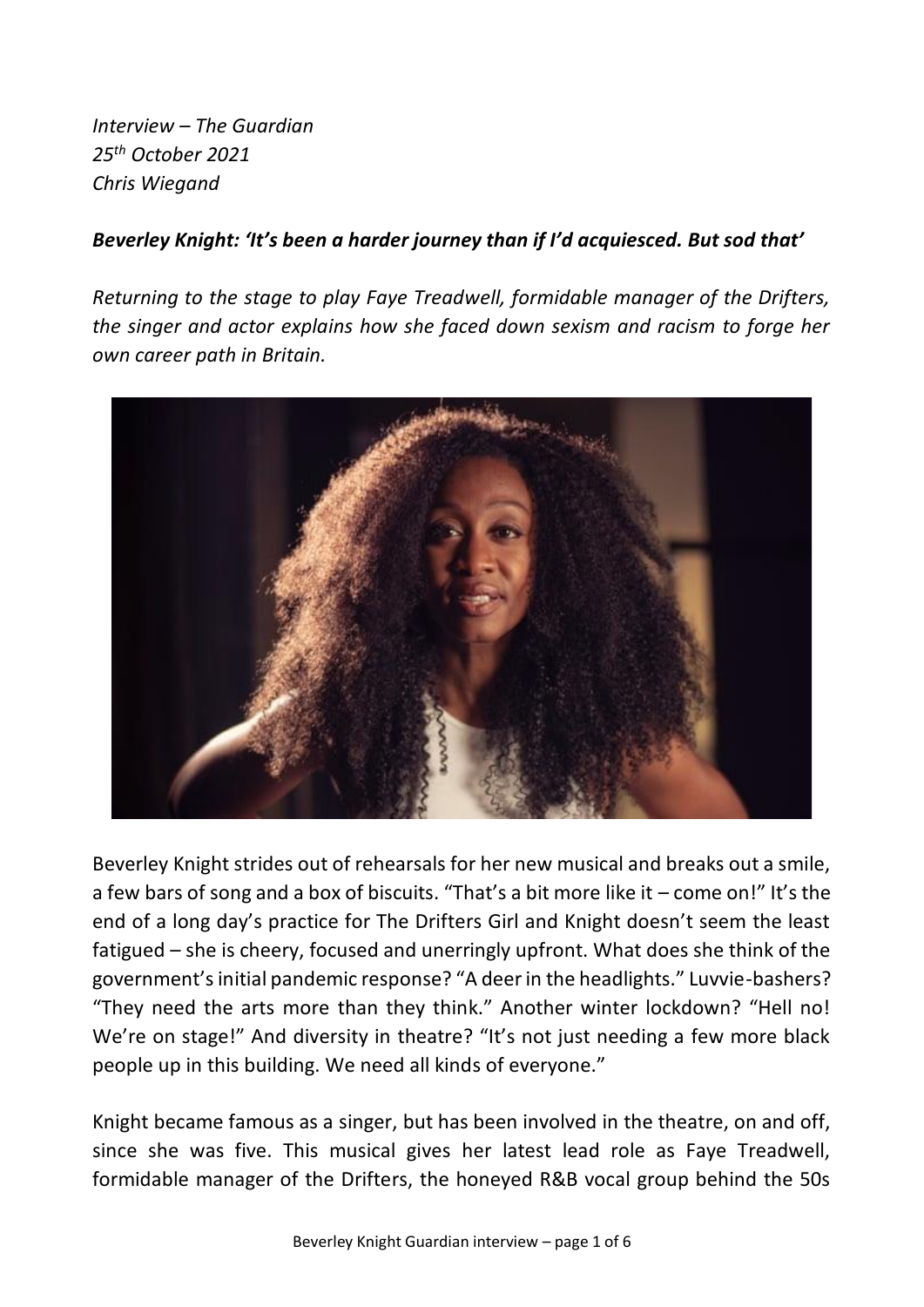and 60s classics There Goes My Baby, Saturday Night at the Movies and Under the Boardwalk. "She was ex-tra-ord-in-ar-y," she declares, slapping out the syllables on the table with joy and awe. The Drifters' music has been with Knight, 48, since her dad crooned Save the Last Dance for Me around their Wolverhampton home. It's easy to be sentimental about their lush ballads of last dances, first kisses and magic moments, but those harmonies give the songs a smoothness that belies their fractious backstage dramas. Treadwell took over managing the band from her husband, George, when he died in 1967, and transformed their fortunes. "She was a firefighter," reckons Knight. "A couple of the Drifters, Faye had to kick to the kerb – they'd endure anything but being told what to do by a woman." After more than 25 years in the music business, Knight can relate. "My own career has been about maintaining control of the art at all costs. A lot of it has been men trying to tell me what to look like, what to sound like."

Take the song Gold, from 2002. Knight wrote it as a paean to self-worth and practised what she preached when it came to recording it. She thought it needed simplicity because it was a "message song". But one potential producer wanted "this huge orchestration" on the recording. "I said, 'No, that is absolutely not my vision for the song.' 'I'm the producer,' [he said]. Well, I am the writer and the artist. I said: 'I'm in my 20s; I don't want to sound like I'm in my 40s.'"

The producer stepped out of the session, never returned. "Because this young woman who knew exactly what she wanted, and how she wanted it, had spoken her mind. Had I been a male artist …" Her eyes widen. She needn't finish the sentence. When she eventually recorded the song, it was the standout of her Top 10 album Who I Am.

After the abandoned session, Knight remembers being asked: "What did you say? What did you do to upset him?" Her face is indignant. "I was not having that. That has been the template of my career. I know what I want to do. I don't want to go down that route. You're not going to make me." In 2009, she says, "Parlophone wanted me to sign one of those 360-degree agreements [a contract whereby artists give the company a percentage of different income streams beyond record sales] … But I'd established a long career. I said bye-bye."

She left to set up her own label, releasing the album 100%, which included a pointedly titled track, Soul Survivor (featuring Chaka Khan, no less). Knight can slay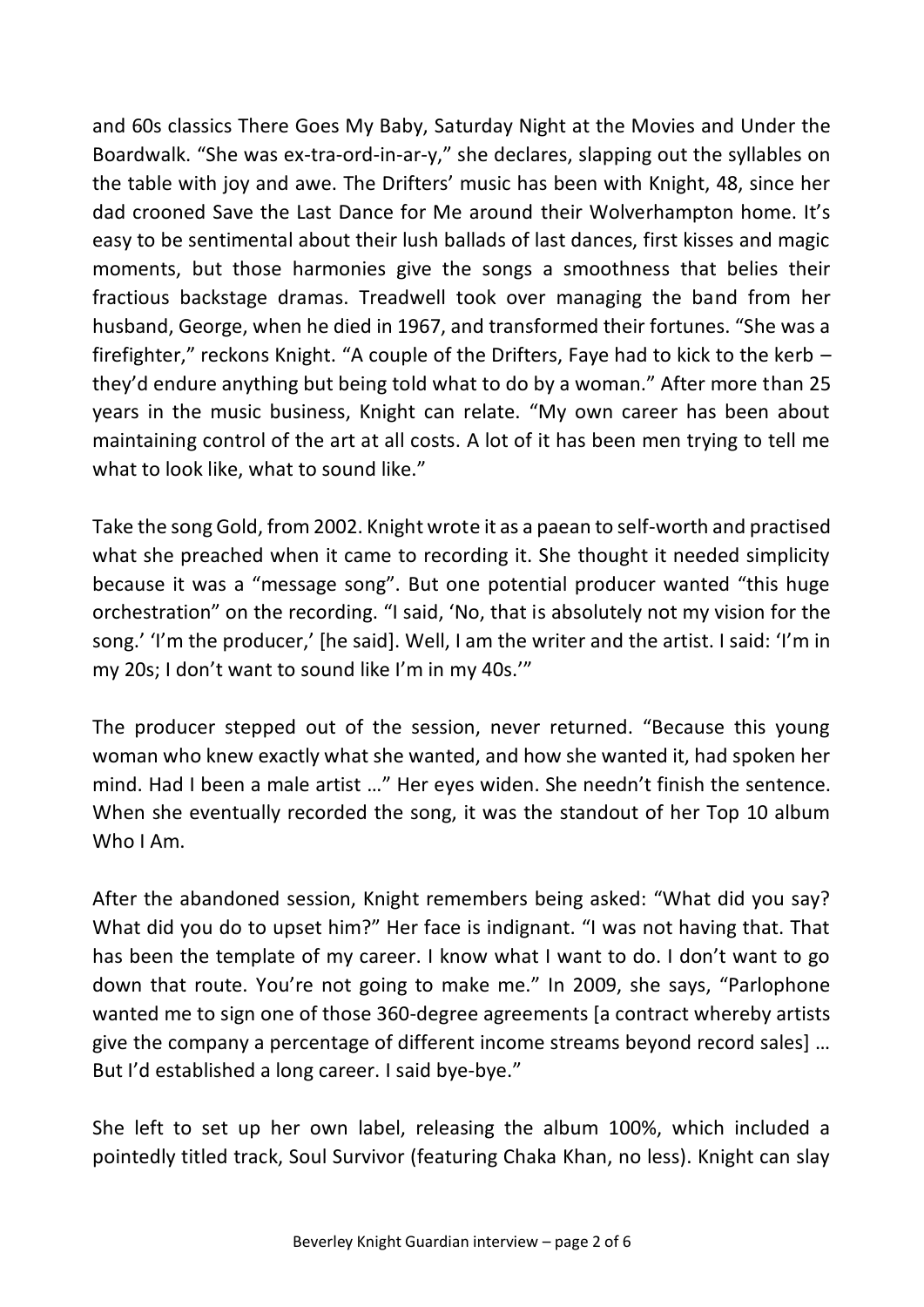a soul song, and has covered classics by Ann Peebles and former Drifter Ben E King, but she's also a power-balladeer and a fiend for funk. Prince and David Bowie were fans and mentors to her – she cherishes her memories of meeting both. There have been major gear changes in her career, such as a switch from R&B to pop with her single Come As You Are in 2004 and her entry into musical theatre with The Bodyguard in 2013. Both were seen as risks, she says. Both were big hits. "It's been a harder journey than if I'd acquiesced on certain things," she accepts. "But sod that."

To be single-minded, says Knight, is interpreted as "you're a diva, you're difficult". But she has found ways to hold her ground, to borrow a phrase from her defiant dancehall-inflected anthem Get Up! "I am aware of what I look like. I have these big eyes, I look like a child. My face is open and very expressive. I know I can disarm hostility." She's been code-switching since her youth, she explains. "The way you spoke to your mates at home, and then, without taking a breath, walk into a world of straight, white, powerful men and know what would be the language they'd want to hear. Without losing yourself and compromising who you are. We did it effortlessly." As did Faye Treadwell. "She spoke the language of the powerful men like [Atlantic Records president] Ahmet Ertegun. She could speak to the Drifters on their level." Faye's daughter, Tina, now oversees the group's legacy, and The Drifters Girl is based on her idea. Knight, Tina Treadwell tells me, has "an undercurrent of metal" like her mother.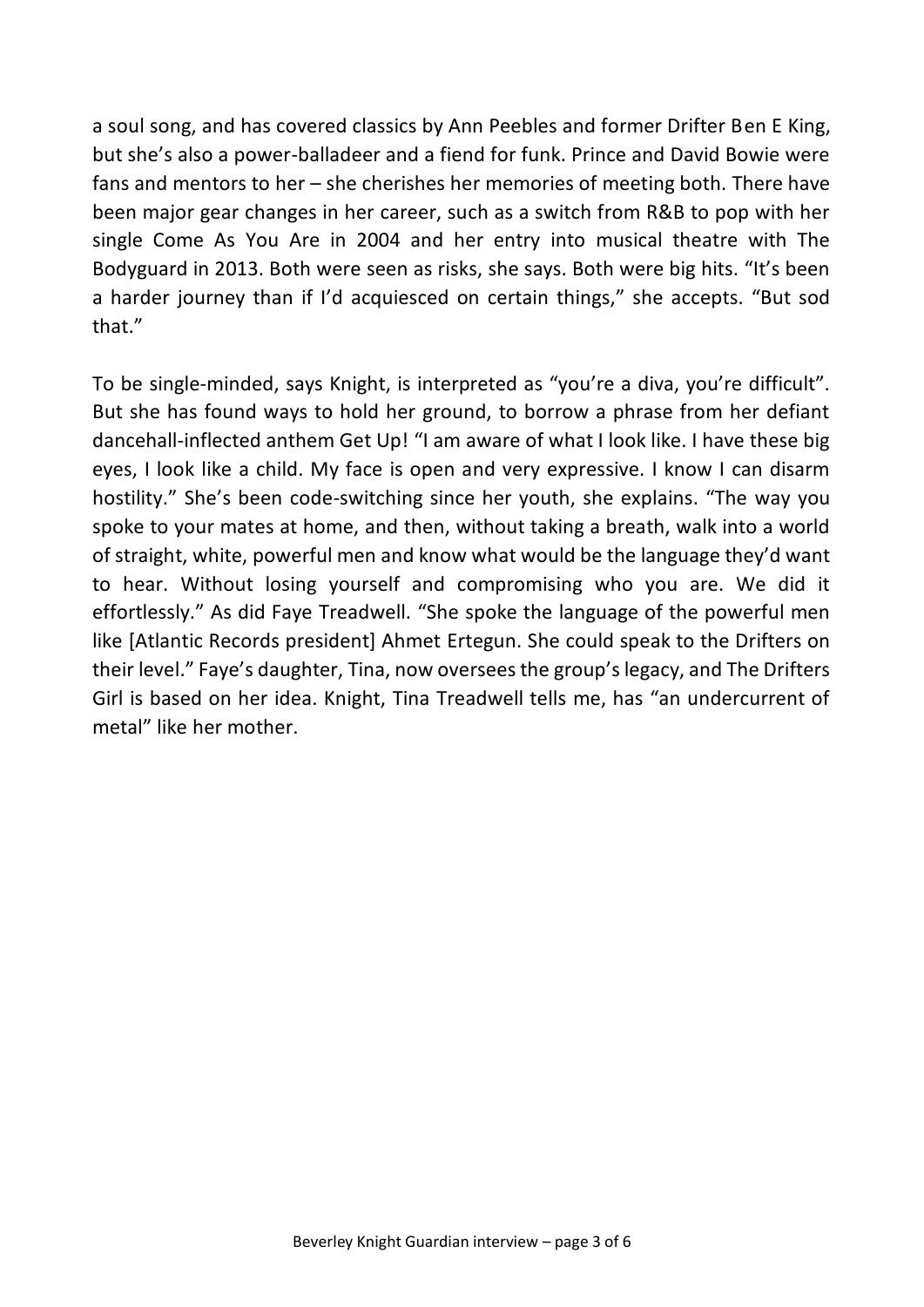

Beverly Knight and Tina Treadwell last year in Los Angeles

Gospel music was a foundation to the Drifters sound – and Knight's childhood home. Her dad was raised in the Moravian Church, her mum in a Pentecostal church. As a performer, Knight – who did a degree in theology – draws on the "order, presence and delivery" of the former church and the "passion, soul and unbridled emotion" of the latter.

The Drifters Girl was originally due to open last year, then postponed because of the pandemic. It has taken on deeper meaning in the interim. Initially, Knight was just drawn to the story of a "badass", complex and inspiring woman. "And then" – she pauses for a breath – "George Floyd was murdered in front of our eyes, in real time, for nine minutes. That changed everything." The Black Lives Matter protests cast a new light on the production, which will consider "not just the racism of the Jim Crow era in which Faye grew up. That's the surface. The rest of it is a conversation about what's going on right now." She reflects on the Sewell commission's race report earlier this year, which was widely accused of playing down the effect of racism on Britons' life chances. "It's not just black people who were saying this is ridiculous of course there's systemic and institutionalised racism! A majority voice in this country said, 'Well, that's an absolute whitewash, isn't it?'" The Windrush scandal, she says, is "absolutely the result of what happens when an institution is inherently racist or has racist practices".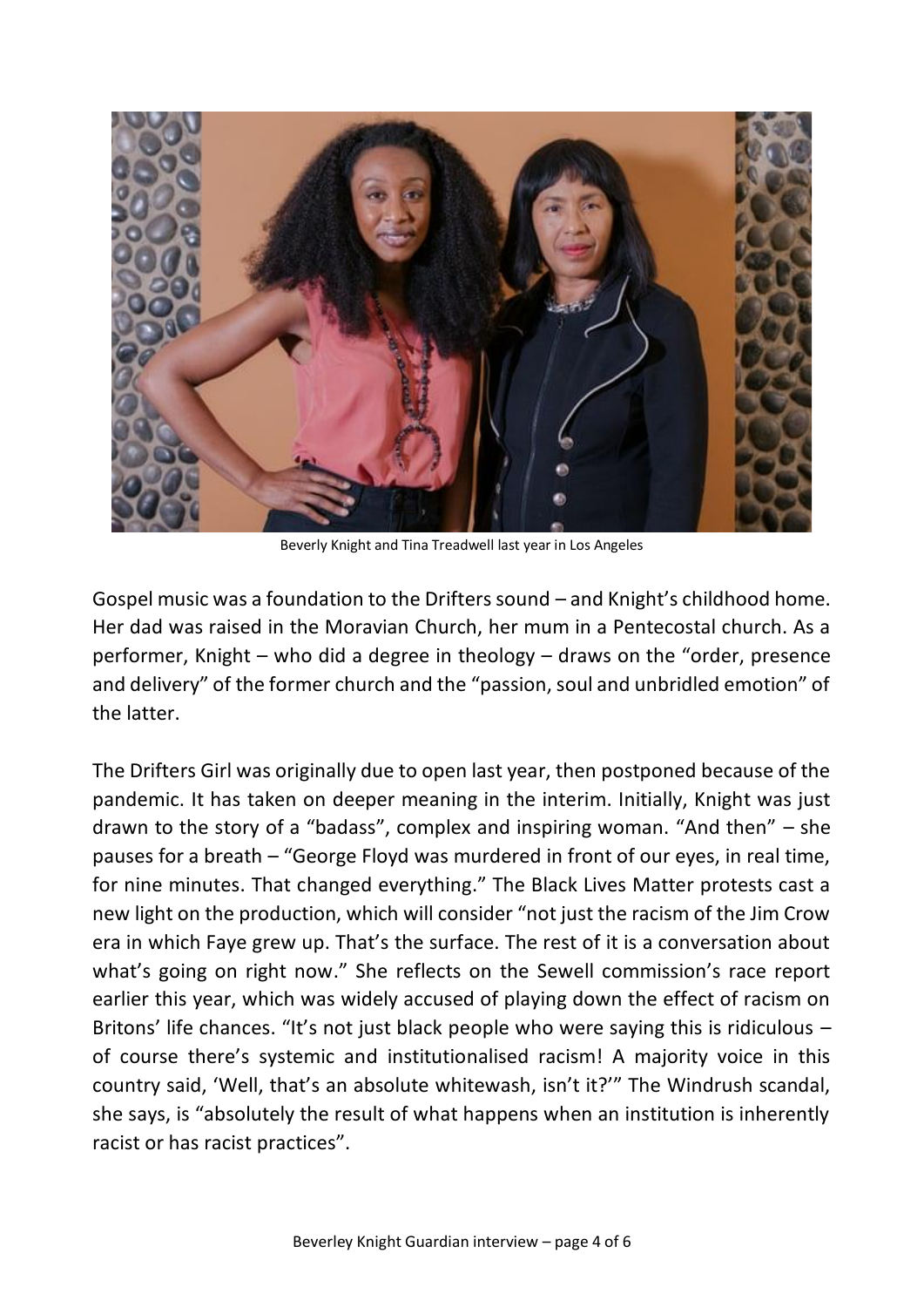Her Jamaican parents came to England as part of the Windrush generation. Her father arrived in Wolverhampton in 1959, her mother five years later. "Dad came with his brothers. They all turned up and worked in factories. My dad had a plan to build his own business, learn as much as he could. He went off and did exactly that. Mum came over and wanted to train as a nurse in the NHS. The families knew each other because they came from the same village in Jamaica." Knight's parents married in 1968 – the year, she points out, that their local MP, Enoch Powell, gave his inflammatory "rivers of blood" speech. "It wasn't easy," she says, talking about the racism she experienced at school. "People would say stuff to us that now wouldn't just get them sacked, but would probably get them a spell in prison."

Her dad told her "there was nothing that would hold me back apart from myself", she says. "I never grew up with the sort of inferiority complex that I saw some of the other kids who were black did. It became resentment, which became anger. I never grew up with any of that because I knew my own worth from a tiny age. It enabled me as an adult to be able to walk into a record label – especially with a degree behind me – and think: none of you intimidate me. My voice is valid – it will be heard."

When she was younger, says Knight, she had partners who could be controlling and jealous. "They could see I was on a path to something else, and that they probably couldn't come with me, so they wanted to rein me in." Since 2012, she has been married to James O'Keefe, who launched a podcast last year called The Plus Ones, about what life is like for the non-famous other-halves of celebrities. Its artwork is a caricature of O'Keefe smiling, holding Knight's handbag as she sashays down the red carpet.

The Drifters Girl is the latest in a line of revisionist musicals – including Six and Emilia – about women written out of history. "People were up in arms about statues being toppled," she says of last year's protests. "But everyone knows that history! The history's stamped all over Bristol in the names of streets and venues. But there are so many women  $-$  and women of colour  $-$  who are invisible. Until guess who puts it to the fore? The arts."

Casting has become more inclusive  $-$  in 2018, Knight played suffragette leader Emmeline Pankhurst in the musical Sylvia at the Old Vic – but there is much progress to be made backstage. Last summer, an open letter from the Black Theatre Collective, signed by more than 400 theatre figures, called for "actionable reform"